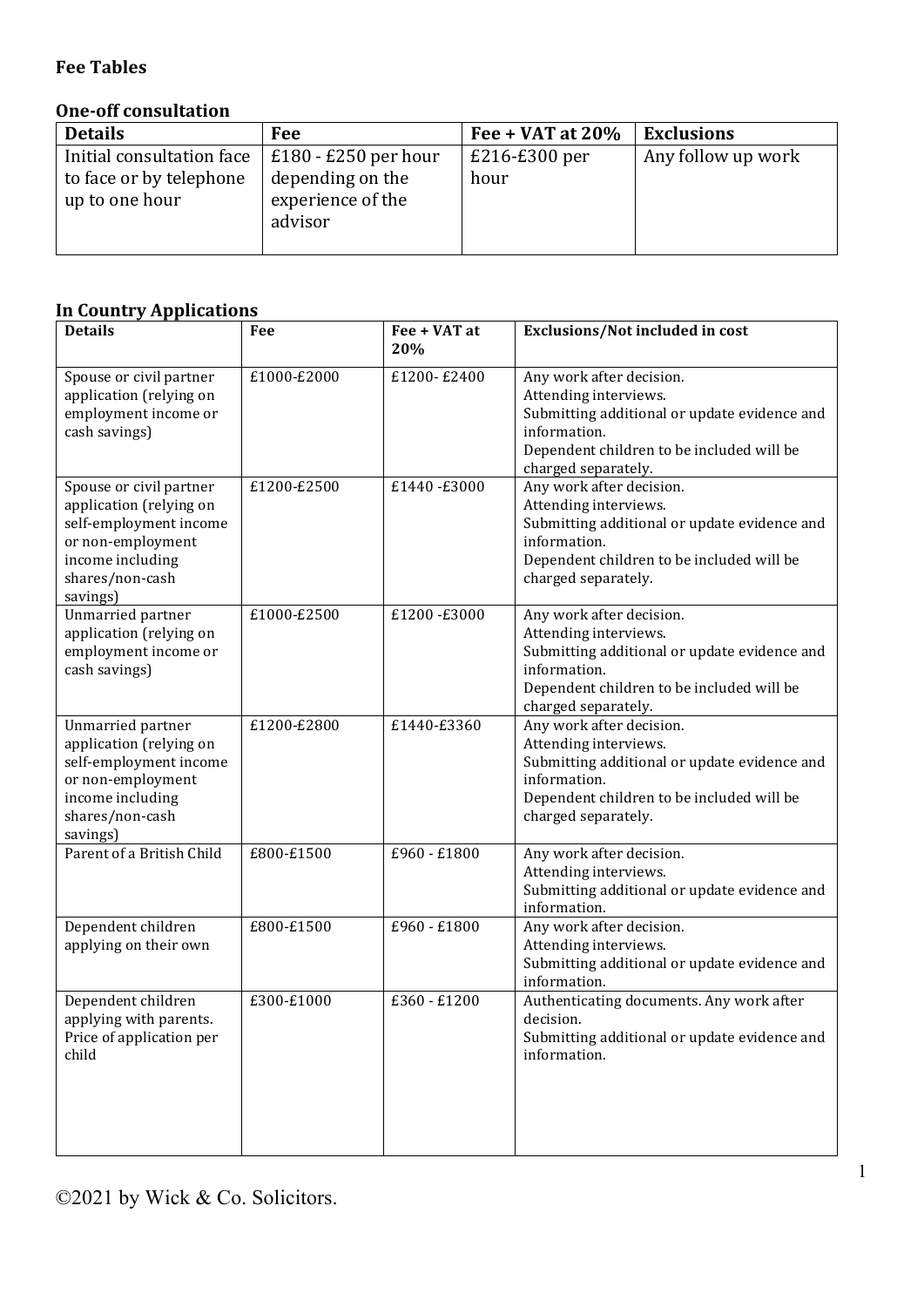| <b>In Country Applications Continued</b> |             |             |                                              |
|------------------------------------------|-------------|-------------|----------------------------------------------|
| Adult dependent relative                 | £1000-£1500 | £1200-£1800 | Any work after decision.                     |
|                                          |             |             | Attending interviews.                        |
|                                          |             |             | Submitting additional or update evidence and |
|                                          |             |             | information.                                 |
|                                          |             |             | Dependent children to be included will be    |
|                                          |             |             | charged separately.                          |
| UK ancestry application                  | £1200-£2500 | £1440-£3000 | Any work after decision.                     |
|                                          |             |             | Attending interviews.                        |
|                                          |             |             | Submitting additional or update evidence and |
|                                          |             |             | information.                                 |
|                                          |             |             | Dependent children to be included will be    |
|                                          |             |             | charged separately.                          |
| Applications for                         | £1000-£2000 | £1200-£2400 | Any work after decision.                     |
| <b>Extension of Leave</b>                |             |             | Attending interviews.                        |
|                                          |             |             | Submitting additional or update evidence and |
|                                          |             |             | information.                                 |
|                                          |             |             | Dependent children to be included will be    |
|                                          |             |             | charged separately.                          |

### **Entry Clearance Applications**

| <b>Details</b>                                                                                                                                    | Fee         | Fee + VAT<br>at 20% | Exclusions/Not included in cost                                                                                                                                                                                    |
|---------------------------------------------------------------------------------------------------------------------------------------------------|-------------|---------------------|--------------------------------------------------------------------------------------------------------------------------------------------------------------------------------------------------------------------|
| Spouse or civil partner<br>application (relying on<br>employment income or<br>cash savings)                                                       | £1200-£2800 | £1440-<br>£3360     | Authenticating documents. Any work<br>after decision.<br>Attending interviews.<br>Submitting additional or update evidence<br>and information.<br>Dependent children to be included will be<br>charged separately. |
| Spouse or civil partner<br>application (relying on<br>self-employment income<br>or non-employment<br>income including<br>shares/non-cash savings) | £1400-£3000 | $£1680 -$<br>£3600  | Authenticating documents. Any work<br>after decision.<br>Attending interviews.<br>Submitting additional or update evidence<br>and information.<br>Dependent children to be included will be<br>charged separately. |
| Unmarried partner<br>application (relying on<br>employment income or<br>cash savings)                                                             | £1200-£3000 | $£1440 -$<br>£3600  | Authenticating documents. Any work<br>after decision.<br>Attending interviews.<br>Submitting additional or update evidence<br>and information.<br>Dependent children to be included will be<br>charged separately. |
| Unmarried partner<br>application (relying on<br>self-employment income<br>or non-employment<br>income including<br>shares/non-cash savings)       | £1200-£2800 | £1440-<br>£3360     | Authenticating documents. Any<br>work after decision.<br>Attending interviews.<br>Submitting additional or update<br>evidence and information.<br>Dependent children to be included<br>will be charged separately. |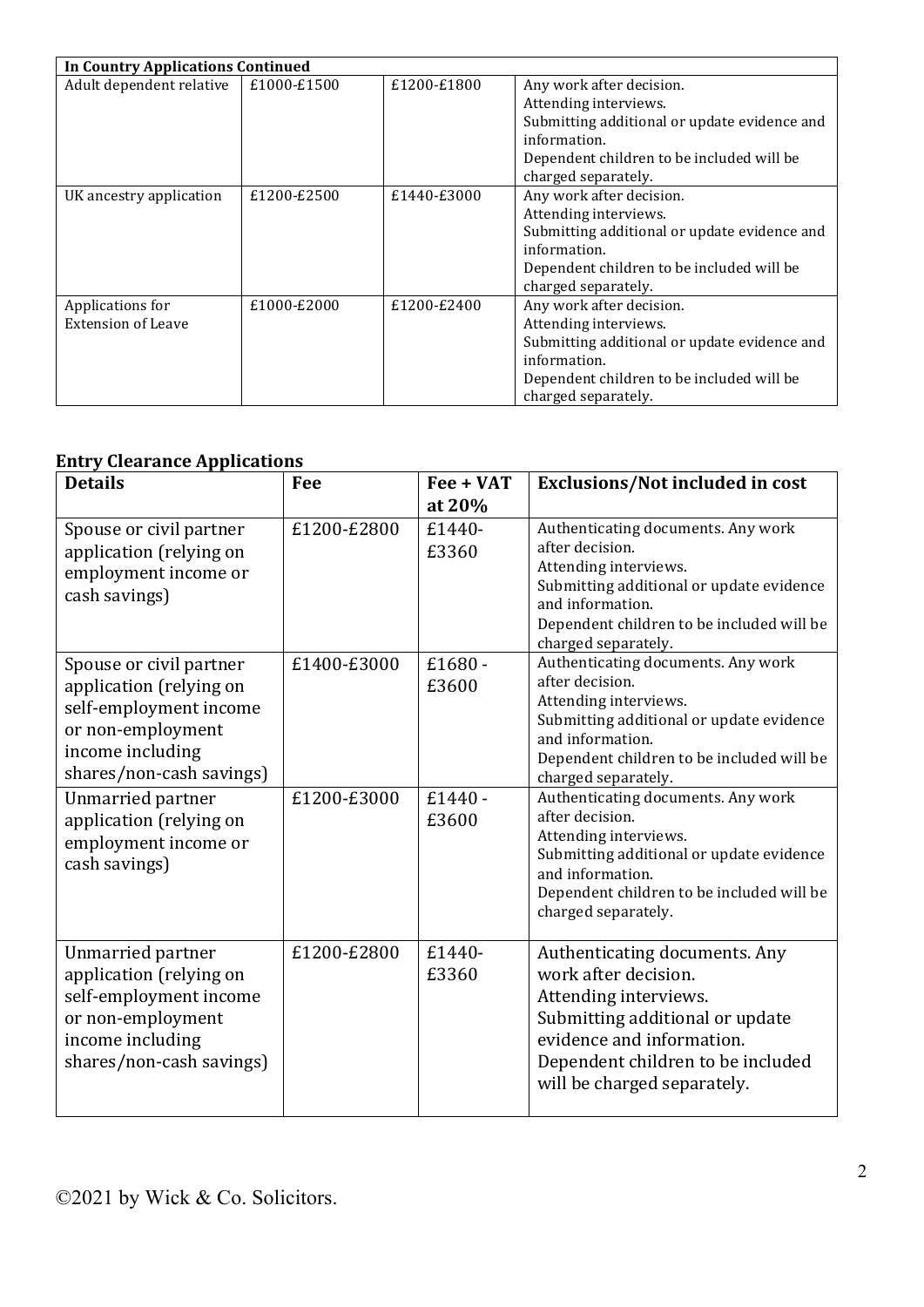| <b>Entry Clearance</b>        |             |         |                                   |
|-------------------------------|-------------|---------|-----------------------------------|
| <b>Applications continued</b> |             |         |                                   |
| Parent of a British Child     | £1200-£2000 | £1440-  | Authenticating documents. Any     |
|                               |             | £2400   | work after decision.              |
|                               |             |         | Attending interviews.             |
|                               |             |         | Submitting additional or update   |
|                               |             |         | evidence and information.         |
|                               |             |         | Dependent children to be included |
|                               |             |         | will be charged separately.       |
| Dependent children            | £1200-£2800 | £1440 - | Authenticating documents. Any     |
| applying on their own         |             | £3360   | work after decision.              |
|                               |             |         | Attending interviews.             |
|                               |             |         | Submitting additional or update   |
|                               |             |         | evidence and information.         |
|                               |             |         | Dependent children to be included |
|                               |             |         | will be charged separately.       |
| Dependent children            | £300-£1000  | £360-   | Authenticating documents. Any     |
| applying with parents.        |             | £1200   | work after decision.              |
| Price of application per      |             |         | Submitting additional or update   |
| child                         |             |         | evidence and information.         |
|                               |             |         |                                   |
| Adult dependent relative      | £1200-£3000 | £1440-  | Authenticating documents. Any     |
|                               |             | £3600   | work after decision.              |
|                               |             |         | Attending interviews.             |
|                               |             |         | Submitting additional or update   |
|                               |             |         | evidence and information.         |
|                               |             |         | Dependent children to be included |
|                               |             |         | will be charged separately.       |
| <b>UK Ancestry entry</b>      | £1400-£3000 | £1680-  | Authenticating documents. Any     |
| clearance                     |             | £3600   | work after decision.              |
|                               |             |         | Attending interviews.             |
|                               |             |         | Submitting additional or update   |
|                               |             |         | evidence and information.         |
|                               |             |         | Dependent children to be included |
|                               |             |         | will be charged separately.       |

# **<u>Settlement and Long Residence application</u>**

| Details                  | Fee         | Fee + VAT | Exclusions/Not included in cost |
|--------------------------|-------------|-----------|---------------------------------|
|                          |             | at $20\%$ |                                 |
| 10-year lawful residence | £1200-£3000 | £1440-    | Any work after decision.        |
| in UK                    |             | £3600     | Attending interviews.           |

©2021 by Wick & Co. Solicitors.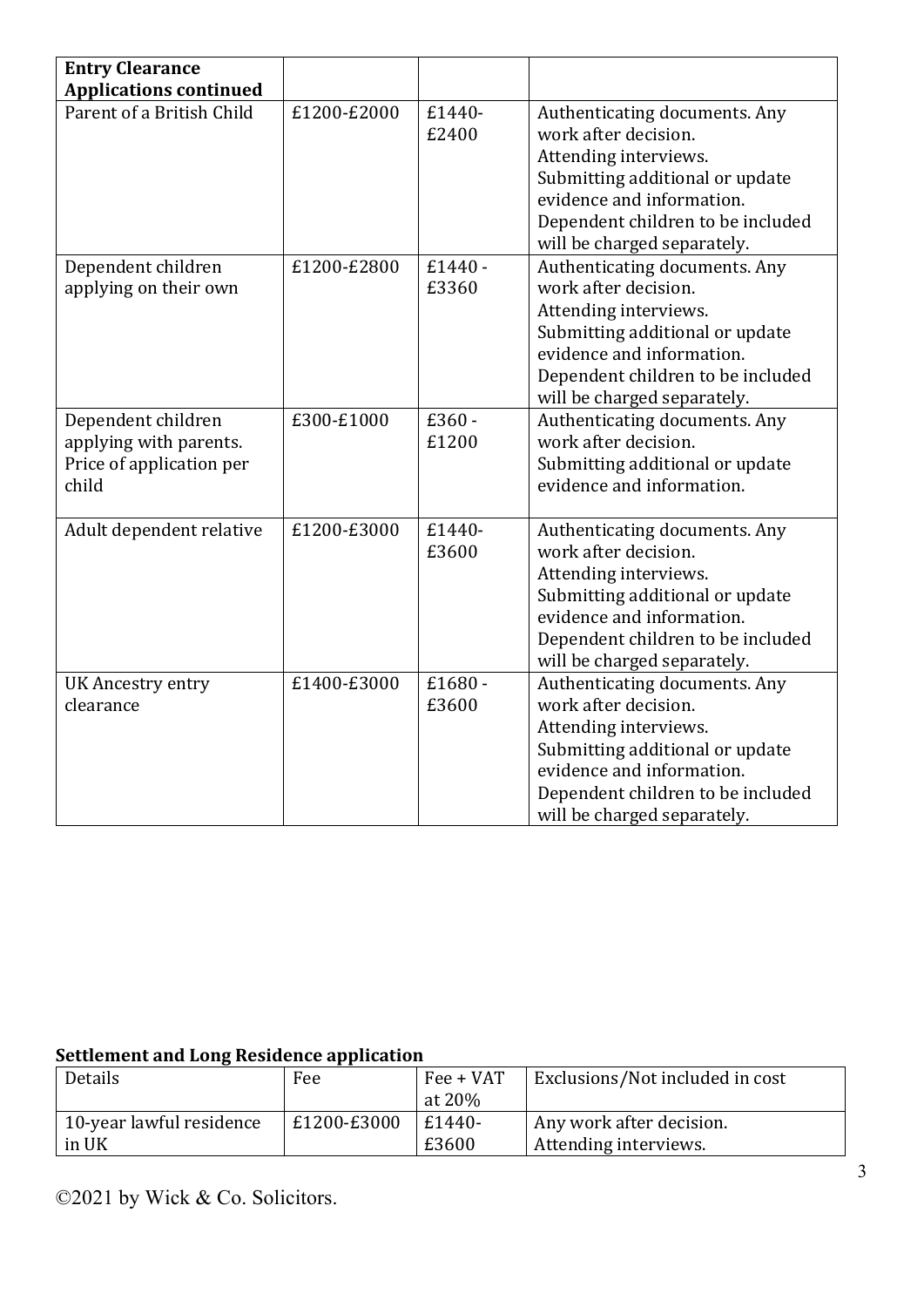|                               |             |        | Submitting additional or update   |
|-------------------------------|-------------|--------|-----------------------------------|
|                               |             |        | evidence and information.         |
|                               |             |        | Dependent children to be included |
|                               |             |        | will be charged separately        |
| 20-year residence initial     | £1400-£3000 | £1680- | Any work after decision.          |
| application                   |             | £3600  | Attending interviews.             |
|                               |             |        | Submitting additional or update   |
|                               |             |        | evidence and information.         |
|                               |             |        | Dependent children to be included |
|                               |             |        | will be charged separately        |
| 20-year residence             | £1200-£2800 | £1440- | Any work after decision.          |
| extension application         |             | £3360  | Attending interviews.             |
|                               |             |        | Submitting additional or update   |
|                               |             |        | evidence and information.         |
|                               |             |        | Dependent children to be included |
|                               |             |        | will be charged separately        |
| 7-year long residence for     | £1000-£2500 | £1200- | Any work after decision.          |
| child                         |             | £3000  | Attending interviews.             |
|                               |             |        | Submitting additional or update   |
|                               |             |        | evidence and information.         |
| <b>UK Ancestry settlement</b> | £1400-£3000 | £1680- | Any work after decision.          |
| application                   |             | £3600  | Attending interviews.             |
|                               |             |        | Submitting additional or update   |
|                               |             |        | evidence and information.         |
|                               |             |        | Dependent children to be included |
|                               |             |        | will be charged separately.       |
| Spouse/unmarried              | £1200-£3000 | £1440- | Any work after decision.          |
| partner settlement            |             | £3600  | Attending interviews.             |
| (relying on income or         |             |        | Submitting additional or update   |
| savings)                      |             |        | evidence and information.         |
|                               |             |        | Dependent children to be included |
|                               |             |        | will be charged separately.       |
| Spouse/unmarried              | £1200-£3000 | £1440- | Any work after decision.          |
| partner settlement            |             | £3600  | Attending interviews.             |
| (relying on self-             |             |        | Submitting additional or update   |
| employment or non-cash        |             |        | evidence and information.         |
| savings)                      |             |        | Dependent children to be included |
|                               |             |        | will be charged separately.       |

#### **Other Applications under the Rules**

| Details    | Fee         | Fee + VAT<br>at $20\%$ | Exclusions/Not included in cost |
|------------|-------------|------------------------|---------------------------------|
|            |             |                        |                                 |
| Visit Visa | £1200-£2500 | £1440-                 | Any work after decision         |
|            |             | £3000                  | Authenticating documents        |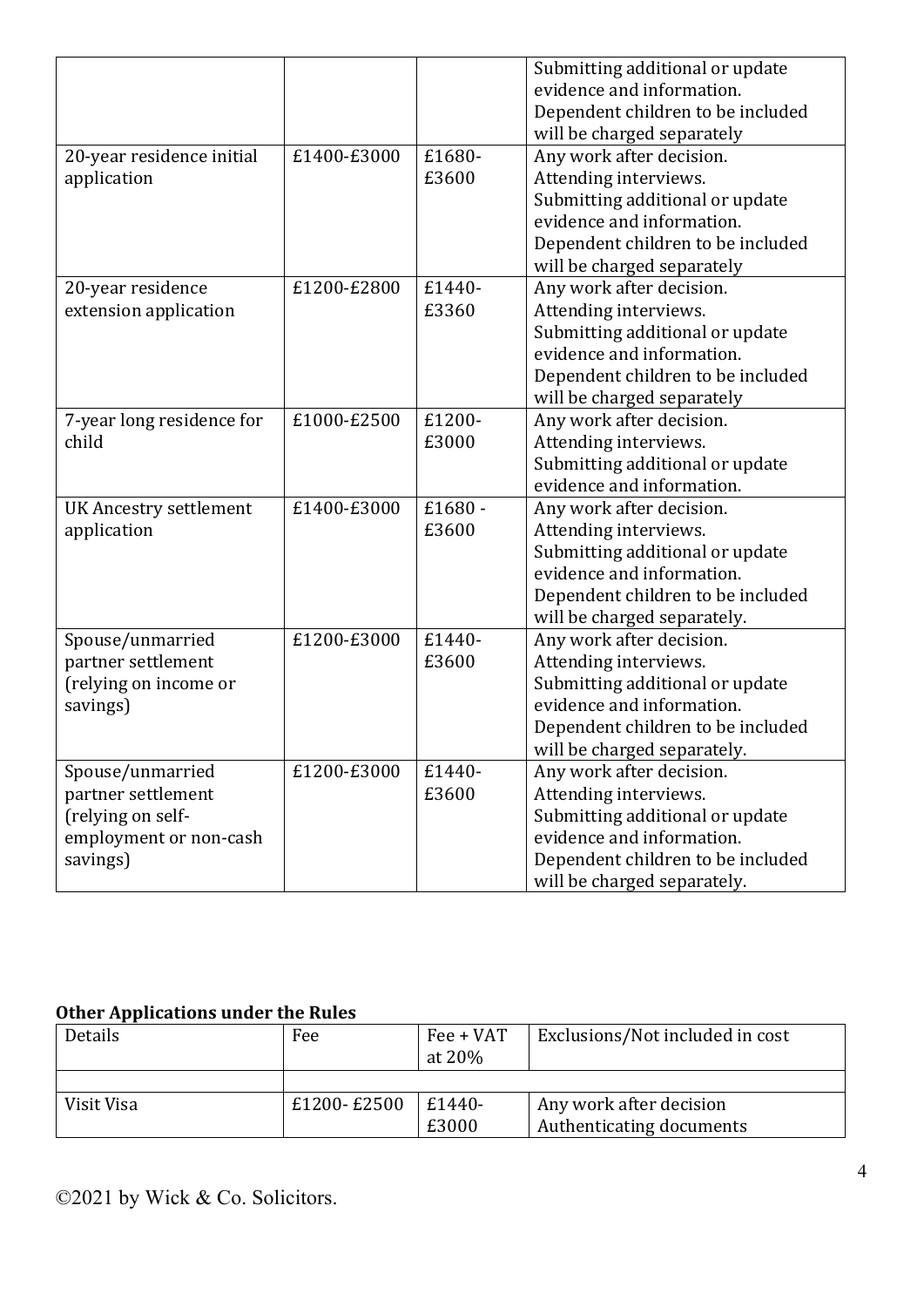| Refugee Family Reunion          | £1200-£2500 | $£1440-$ | Any work after decision     |
|---------------------------------|-------------|----------|-----------------------------|
| Application                     |             | £3000    | Authenticating documents    |
|                                 |             |          | Attending interviews        |
| Travel                          | £500-£1000  | $£600-$  | Any work after the decision |
| Document/Certificate of         |             | £1200    |                             |
| Application                     |             |          |                             |
| <b>Replacement of Biometric</b> | £500-£1000  | $£600-$  | Any work after the decision |
| Cards                           |             | £1200    |                             |

# **Other Applications outside the Rules**

| Details                                                                                                                          | Fee         | Fee + VAT<br>at 20% | Exclusions/Not included in cost                                                                                                                                                       |
|----------------------------------------------------------------------------------------------------------------------------------|-------------|---------------------|---------------------------------------------------------------------------------------------------------------------------------------------------------------------------------------|
| Application as the parents<br>of a child eligible for leave<br>on the 7-year rule (both<br>parents living in same<br>household.) | £1400-£3000 | £1680 -<br>£3600    | Any work after decision.<br>Attending interviews.<br>Submitting additional or update<br>evidence and information.<br>Dependent children to be included<br>will be charged separately. |
| Application as the parents<br>of a child eligible for leave<br>on the 7-year rule (one<br>parent living in same<br>household.)   | £1400-£3000 | £1680 -<br>£3600    | Any work after decision.<br>Attending interviews.<br>Submitting additional or update<br>evidence and information.<br>Dependent children to be included<br>will be charged separately. |
| Discretionary leave<br>applications on Human<br>Rights/Compassionate<br>Grounds                                                  | £1200-£2500 | £1440-<br>£3000     | Any work after decision.<br>Attending interviews.<br>Submitting additional or update<br>evidence and information.<br>Dependent children to be included<br>will be charged separately. |
| Representations to avoid<br>revocation of<br>Citizenship/refugee status                                                          | £1500-£3000 | £1800-<br>£3600     | Any work after decision.<br>Attending interviews.<br>Submitting additional or update<br>evidence and information.                                                                     |

#### **Nationality Applications**

| Details                 | Fee         | Fee + VAT | Exclusions/Not included in cost     |
|-------------------------|-------------|-----------|-------------------------------------|
|                         |             | at 20%    |                                     |
| Adult application for   | £1000-£1500 | £1200-    | Any work after decision.            |
| British Nationality -   |             | £1800     | Attending interviews.               |
| adults (naturalisation) |             |           | Dependent children are not included |
|                         |             |           | and will need to make their own     |
|                         |             |           | application                         |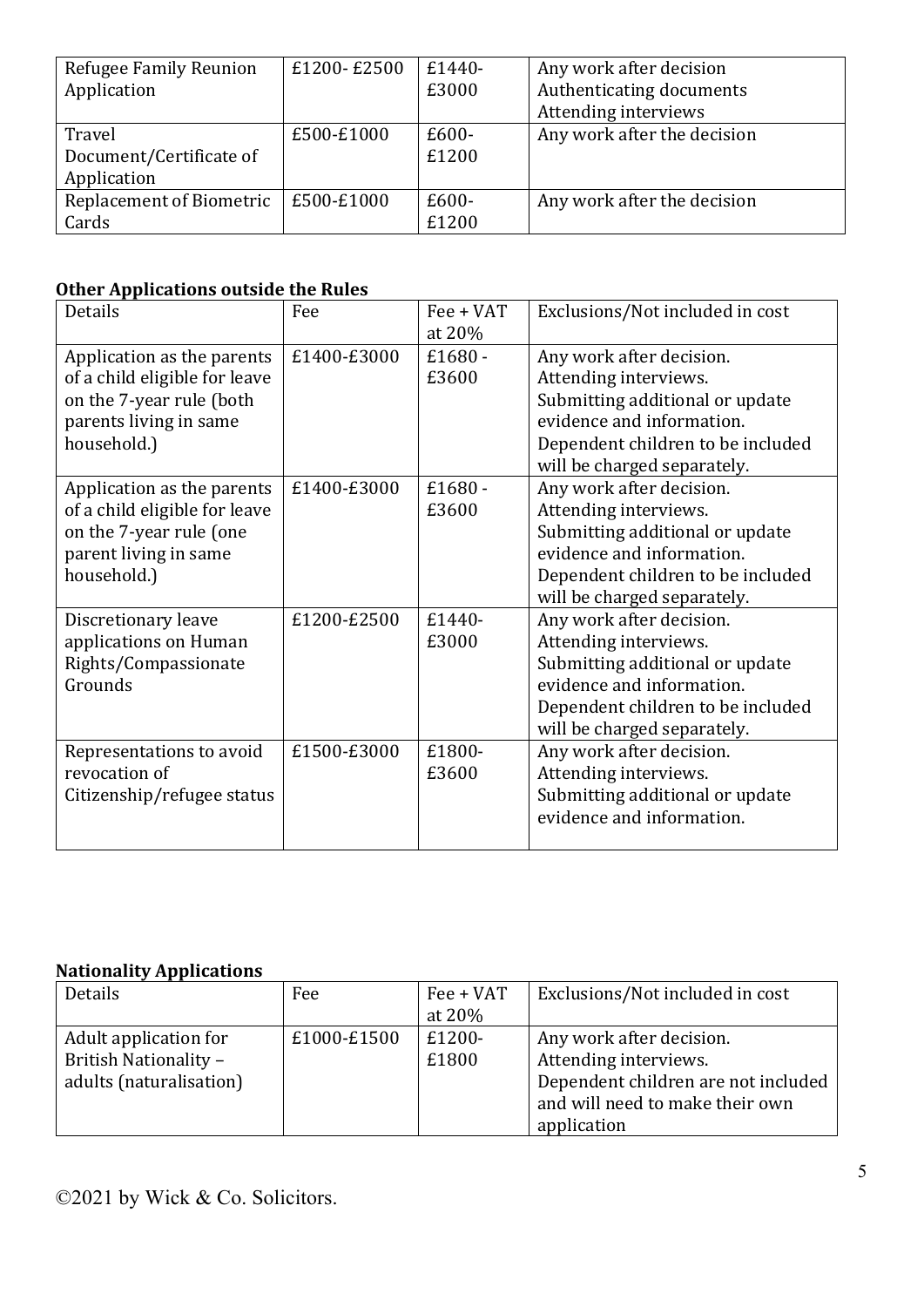| Adult application for                          | £1400-£3000 | £1680- | Any work after decision.            |
|------------------------------------------------|-------------|--------|-------------------------------------|
| <b>British Nationality with</b>                |             | £3600  | Attending interviews.               |
| criminal history/other                         |             |        | Dependent children are not included |
| complications                                  |             |        | and will need to make their own     |
| (naturalisation)                               |             |        | application                         |
| Registration of children as $\vert$ £750-£1500 |             | £900-  | Any work after decision.            |
| <b>British Nationals</b>                       |             | £1800  |                                     |

#### Applications on behalf of the European Economic Area (EEA)

| Details                   | Fee        | Fee + VAT | Exclusions/Not included in cost     |
|---------------------------|------------|-----------|-------------------------------------|
|                           |            | at 20%    |                                     |
| <b>Pre-Settled Status</b> | £500-£1000 | $£600-$   | Any work after decision             |
| Applications              |            | £1200     | Applications for dependent children |
|                           |            |           | will be charged at £200 per         |
|                           |            |           | applicant                           |
| <b>Settled Status</b>     | £500-£1000 | $£600-$   | Any work after decision             |
| Applications              |            | £1200     | Applications for dependent children |
|                           |            |           | will be charged at £200 per         |
|                           |            |           | applicant                           |

#### **Appeals and Judicial Review Matters**

When a case reaches the appeal and administrative review stage, there will be many complicated matters involved, both factual and legal. Therefore, the prices below are very variable. Pricing will depend on how complex the case is and on the amount of work that is required. It can also include court fees, getting expert reports and opinions from barristers which will be outside the fees listed below. We will be able to give you a price after discussing your case at the initial consultation. If documents need to be checked, this will need to be charged separately.

#### **Appeals and Judicial Review**

When a case reaches the appeal and administrative review stage, there will be many complicated matters involved, both factual and legal. Pricing will depend on how complex the case is and on the amount of work that is required. It can also include getting expert reports and opinions from barristers. Therefore, the prices below are very variable. We will be able to give you a price after discussing your case at the initial consultation. If documents need to be checked, this will need to be charged separately.

| пррсию                       |             |           |                                    |
|------------------------------|-------------|-----------|------------------------------------|
| Details                      | Fee         | Fee + VAT | Exclusions/Not included in cost    |
|                              |             | at 20%    |                                    |
| Lodging initial appeal       | £500-£2000  | £600-     | Any work after lodging the appeal. |
|                              |             | £2400     |                                    |
| Full preparation for         | £2500-£5000 | £3000-    | Attending court for hearing        |
| appeal hearing               |             | £6000     |                                    |
| <b>Administrative Review</b> | £500-£750   | £600-£900 | Counsel opinion                    |

#### **Appeals**